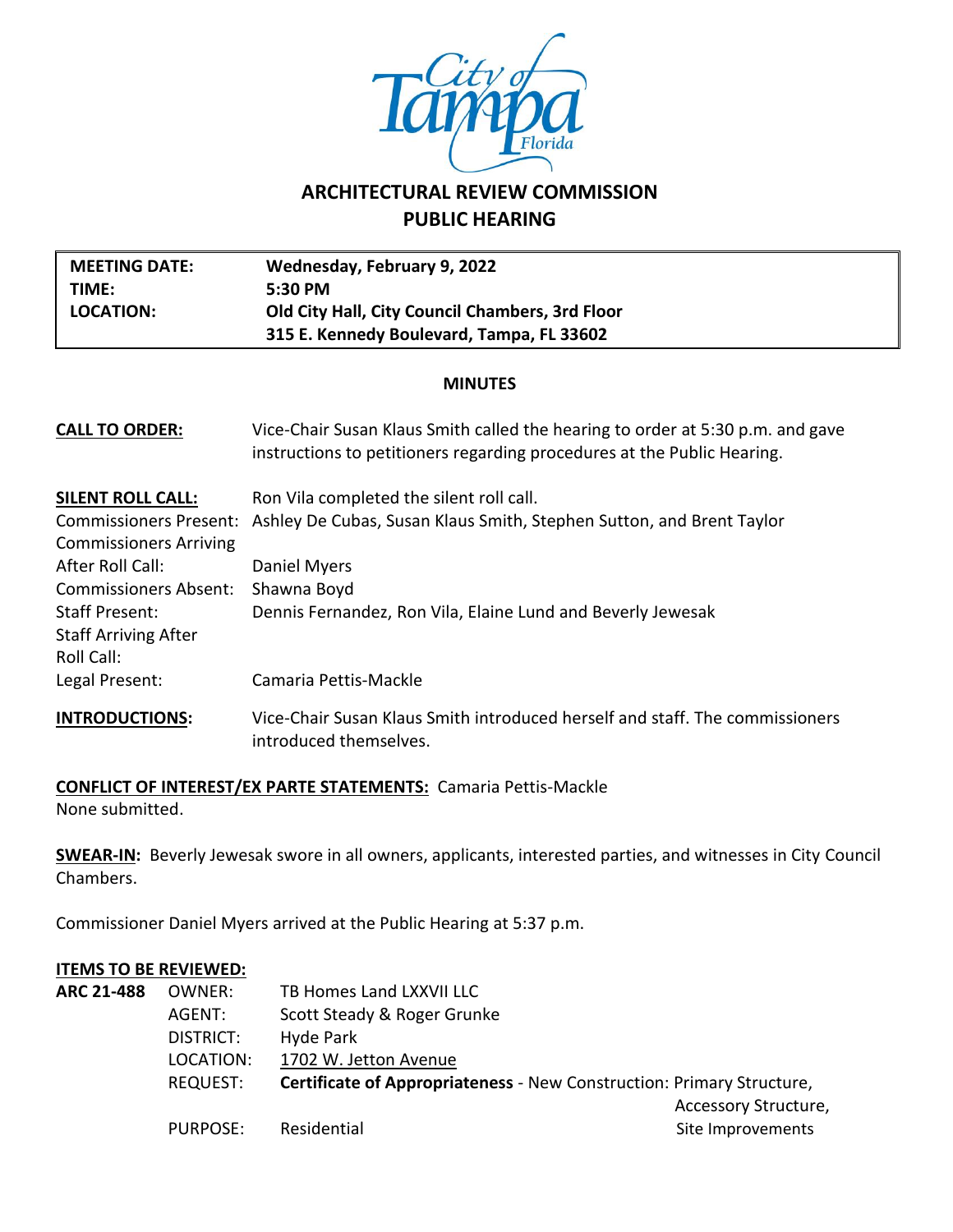Public Comment: Drew Newmon, Tyler Hudson, and Lissa Bailey.

# **Motion: Ashley De Cubas Second: Daniel Myers**

Move to **grant** a Certificate of Appropriateness for the drawings and documents presented at this Public Hearing in **ARC 21-488** for the property located at **1702 W. Jetton Avenue**, with the following conditions to be approved by staff:

- Detailed drawings of the railing and stairs;
- Repair the front retaining wall, public sidewalk, and original driveway apron.

This approval is contingent on the two Design Exceptions be approved. First Design Exception for a front yard setback due to the tree and the second Design Exception for accessory building height increase from 15' to 22.5'.

because, based upon the finding of fact, the proposed project is consistent with the Hyde Park Design Guidelines of the City of Tampa, for the following reasons: the proportions and size of the new structure compared with the other buildings is consistent, they are maintaining the historic building setbacks which occur in Hyde Park, and the orientation and site coverage is also consistent with the nearby buildings.

# **The motion was approved by a vote of 5-0-0.**

# **Motion: Ashley De Cubas Second: Brent Taylor**

Motion to accept and receive all documents presented during the Public Hearing into the record.

#### **The motion was approved by a vote of 5-0-0.**

Chair Klaus Smith called a 5-minute recess.

| <b>ARC 21-539</b> | OWNER:                      | O'Neil Equities LLC                                                          |
|-------------------|-----------------------------|------------------------------------------------------------------------------|
|                   | AGENT:                      | Shane O'Neil                                                                 |
|                   | DISTRICT:                   | Tampa Heights                                                                |
|                   | LOCATION:                   | 207 E. Adalee Street                                                         |
|                   | REQUEST:                    | <b>Certificate of Appropriateness - New Construction: Primary Structure,</b> |
|                   |                             | Site Improvements                                                            |
|                   | <b>PURPOSE: Residential</b> |                                                                              |

Public Comment: No one came forward.

# **Motion: Daniel Myers Second: Ashley De Cubas**

Move to **grant** a Certificate of Appropriateness for the drawings and documents presented at this Public Hearing in **ARC 21-539** for the property located at **207 E. Adalee Street**, because, based upon the finding of fact, the proposed project is consistent with the Tampa Heights Design Guidelines of the City of Tampa, for the following reasons: it is consistent with the historic scale, massing, building form, orientation, and site coverage, all architectural elements are properly spaced and it maintains the materials commonly found within the district.

# **The motion was approved by a vote of 5-0-0.**